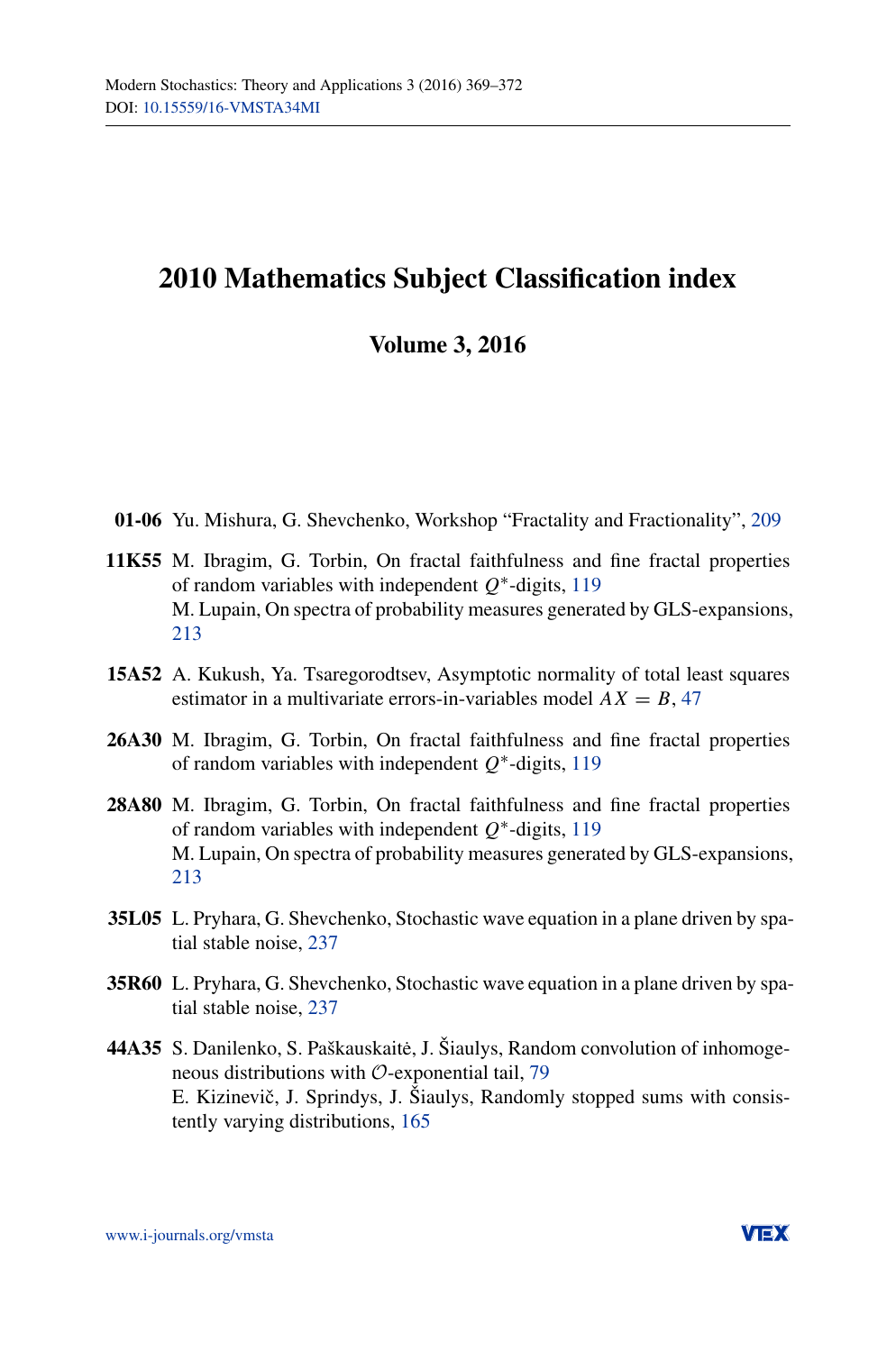- **52A22** S. Rahmani, J.-C. Pinoli, J. Debayle, Description of the symmetric convex random closed sets as zonotopes from their Feret diameters, [325](http://dx.doi.org/10.15559/16-VMSTA70)
- **60Dxx** S. Rahmani, J.-C. Pinoli, J. Debayle, Description of the symmetric convex random closed sets as zonotopes from their Feret diameters, [325](http://dx.doi.org/10.15559/16-VMSTA70)
- **60E05** S. Danilenko, S. Paškauskaite, J. Šiaulys, Random convolution of inhomoge- ˙ neous distributions with  $\mathcal{O}$ -exponential tail, [79](http://dx.doi.org/10.15559/16-VMSTA52) E. Kizinevič, J. Sprindys, J. Šiaulys, Randomly stopped sums with consistently varying distributions, [165](http://dx.doi.org/10.15559/16-VMSTA60)
- **60F10** S. Danilenko, S. Paškauskaite, J. Šiaulys, Random convolution of inhomoge- ˙ neous distributions with O-exponential tail, [79](http://dx.doi.org/10.15559/16-VMSTA52) A. Kulik, D. Sobolieva, Asymptotics of exponential moments of a weighted local time of a Brownian motion with small variance, [95](http://dx.doi.org/10.15559/16-VMSTA49) A. Kulik, D. Sobolieva, Large deviation principle for one-dimensional SDEs with discontinuous coefficients, [145](http://dx.doi.org/10.15559/16-VMSTA57) E. Kizinevič, J. Sprindys, J. Šiaulys, Randomly stopped sums with consistently varying distributions, [165](http://dx.doi.org/10.15559/16-VMSTA60)
- **60F17** A. Pilipenko, Yu. Prykhodko, A limit theorem for singular stochastic differential equations, [223](http://dx.doi.org/10.15559/16-VMSTA63)
- **60F99** Yu. Mishura, Ye. Munchak, Functional limit theorems for additive and multiplicative schemes in the Cox–Ingersoll–Ross model, [1](http://dx.doi.org/10.15559/16-VMSTA48)
- **60G07** Yu. Mishura, Ye. Munchak, Functional limit theorems for additive and multiplicative schemes in the Cox–Ingersoll–Ross model, [1](http://dx.doi.org/10.15559/16-VMSTA48) R. Yamnenko, Averaged deviations of Orlicz processes and majorizing measures, [249](http://dx.doi.org/10.15559/16-VMSTA64)
- **60G10** M. Luz, M. Moklyachuk, Minimax interpolation of sequences with stationary increments and cointegrated sequences, [59](http://dx.doi.org/10.15559/16-VMSTA51)
- **60G15** D. Marushkevych, Large deviations for drift parameter estimator of mixed fractional Ornstein–Uhlenbeck process, [107](http://dx.doi.org/10.15559/16-VMSTA54) O. El Barrimi, Y. Ouknine, Approximation of solutions of SDEs driven by a fractional Brownian motion, under pathwise uniqueness, [303](http://dx.doi.org/10.15559/16-VMSTA69)

**60G22** D. Marushkevych, Large deviations for drift parameter estimator of mixed fractional Ornstein–Uhlenbeck process, [107](http://dx.doi.org/10.15559/16-VMSTA54) L. Pryhara, G. Shevchenko, Approximations for a solution to stochastic heat equation with stable noise, [133](http://dx.doi.org/10.15559/16-VMSTA56) V. Makogin, Simulation paradoxes related to a fractional Brownian motion with small Hurst index, [181](http://dx.doi.org/10.15559/16-VMSTA59) O. El Barrimi, Y. Ouknine, Approximation of solutions of SDEs driven by a fractional Brownian motion, under pathwise uniqueness, [303](http://dx.doi.org/10.15559/16-VMSTA69)

**60G25** M. Luz, M. Moklyachuk, Minimax interpolation of sequences with stationary increments and cointegrated sequences, [59](http://dx.doi.org/10.15559/16-VMSTA51)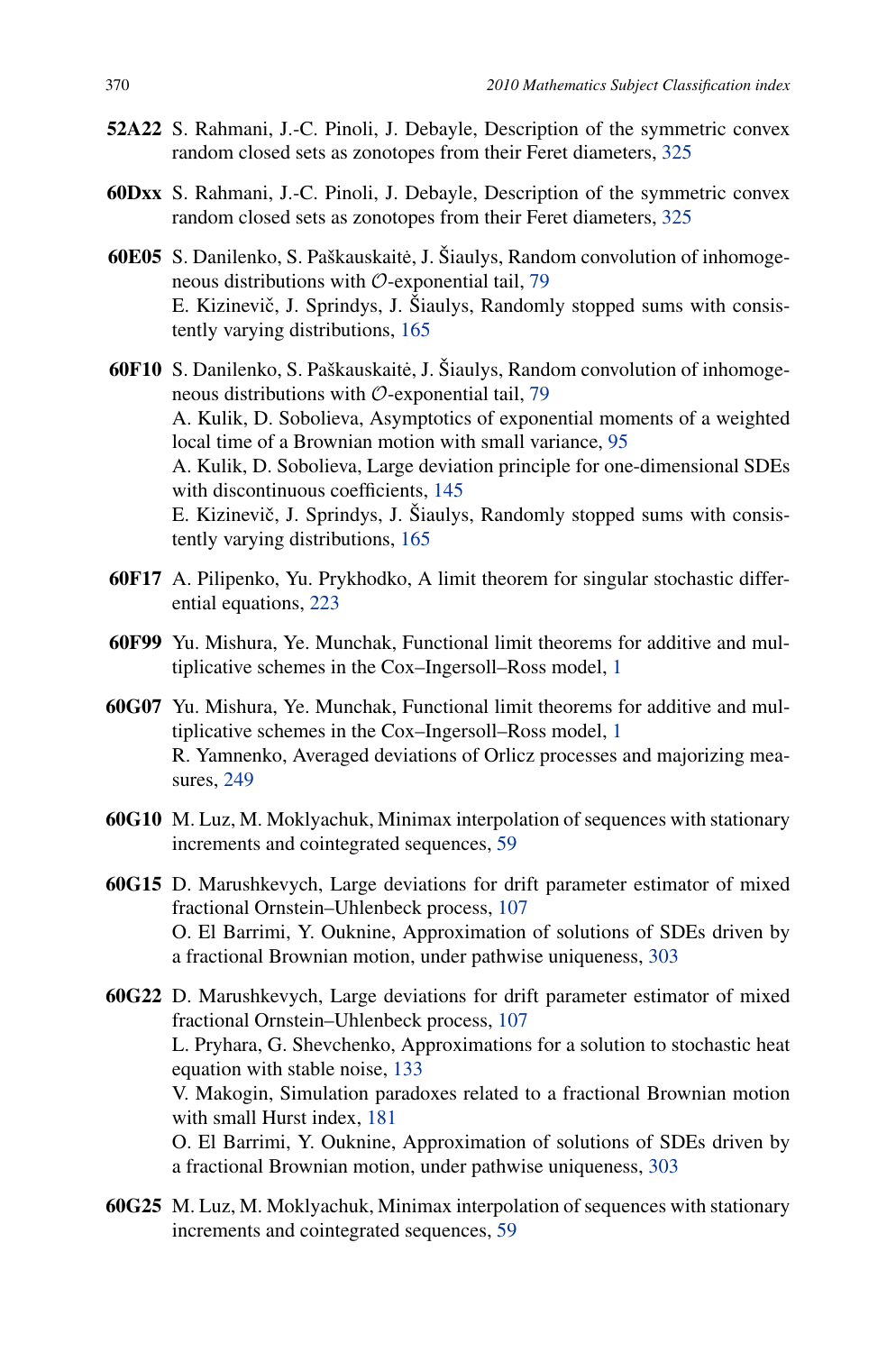- **60G30** M. Ibragim, G. Torbin, On fractal faithfulness and fine fractal properties of random variables with independent *Q*∗-digits, [119](http://dx.doi.org/10.15559/16-VMSTA55)
- **60G35** M. Luz, M. Moklyachuk, Minimax interpolation of sequences with stationary increments and cointegrated sequences, [59](http://dx.doi.org/10.15559/16-VMSTA51)
- **60G52** L. Pryhara, G. Shevchenko, Approximations for a solution to stochastic heat equation with stable noise, [133](http://dx.doi.org/10.15559/16-VMSTA56) L. Pryhara, G. Shevchenko, Stochastic wave equation in a plane driven by spatial stable noise, [237](http://dx.doi.org/10.15559/16-VMSTA62)
- **60H10** A. Kulik, D. Sobolieva, Asymptotics of exponential moments of a weighted local time of a Brownian motion with small variance, [95](http://dx.doi.org/10.15559/16-VMSTA49) A. Kulik, D. Sobolieva, Large deviation principle for one-dimensional SDEs with discontinuous coefficients, [145](http://dx.doi.org/10.15559/16-VMSTA57) G. Kulinich, S. Kushnirenko, Yu. Mishura, Asymptotic behavior of homogeneous additive functionals of the solutions of Itô stochastic differential equations with nonregular dependence on parameter, [191](http://dx.doi.org/10.15559/16-VMSTA58) M. Bel Hadj Khlifa, Yu. Mishura, K. Ralchenko, M. Zili, Drift parameter estimation in stochastic differential equation with multiplicative stochastic volatility, [269](http://dx.doi.org/10.15559/16-VMSTA66)
- **60H15** L. Pryhara, G. Shevchenko, Approximations for a solution to stochastic heat equation with stable noise, [133](http://dx.doi.org/10.15559/16-VMSTA56) L. Pryhara, G. Shevchenko, Stochastic wave equation in a plane driven by spatial stable noise, [237](http://dx.doi.org/10.15559/16-VMSTA62)
- **60J10** V. Golomoziy, An estimate for an expectation of the simultaneous renewal for time-inhomogeneous Markov chains, [315](http://dx.doi.org/10.15559/16-VMSTA68)
- **60J55** A. Kulik, D. Sobolieva, Asymptotics of exponential moments of a weighted local time of a Brownian motion with small variance, [95](http://dx.doi.org/10.15559/16-VMSTA49) A. Kulik, D. Sobolieva, Large deviation principle for one-dimensional SDEs with discontinuous coefficients, [145](http://dx.doi.org/10.15559/16-VMSTA57)
- **60J60** G. Kulinich, S. Kushnirenko, Yu. Mishura, Asymptotic behavior of homogeneous additive functionals of the solutions of Itô stochastic differential equations with nonregular dependence on parameter, [191](http://dx.doi.org/10.15559/16-VMSTA58) A. Pilipenko, Yu. Prykhodko, A limit theorem for singular stochastic differential equations, [223](http://dx.doi.org/10.15559/16-VMSTA63)
- **60K05** V. Golomoziy, An estimate for an expectation of the simultaneous renewal for time-inhomogeneous Markov chains, [315](http://dx.doi.org/10.15559/16-VMSTA68)
- **62E20** A. Kukush, Ya. Tsaregorodtsev, Asymptotic normality of total least squares estimator in a multivariate errors-in-variables model  $AX = B$ , [47](http://dx.doi.org/10.15559/16-VMSTA50) S. Danilenko, S. Paškauskaitė, J. Šiaulys, Random convolution of inhomogeneous distributions with O-exponential tail, [79](http://dx.doi.org/10.15559/16-VMSTA52) E. Kizinevič, J. Sprindys, J. Šiaulys, Randomly stopped sums with consistently varying distributions, [165](http://dx.doi.org/10.15559/16-VMSTA60)